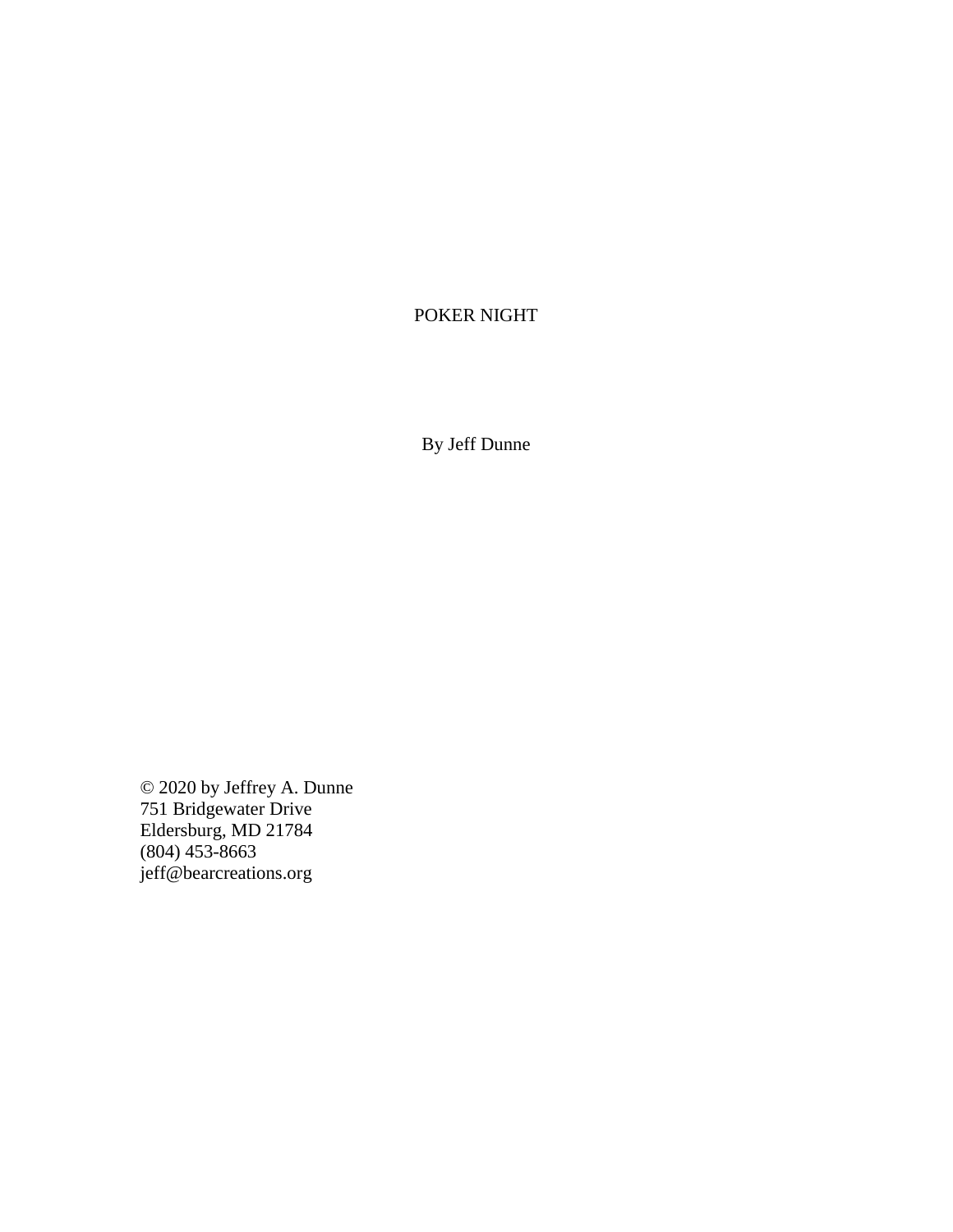# **CHARACTERS**

| <b>EASTER BUNNY</b> | Rabbit, floppy ears, impatient.                     |
|---------------------|-----------------------------------------------------|
| LEPRECHAUN          | Short, dressed in green, lucky.                     |
| ANGEL OF DEATH      | Tall, dressed in black, probably thin and skeletal. |

# SETTING

Present day in any kind of space sporting a poker table.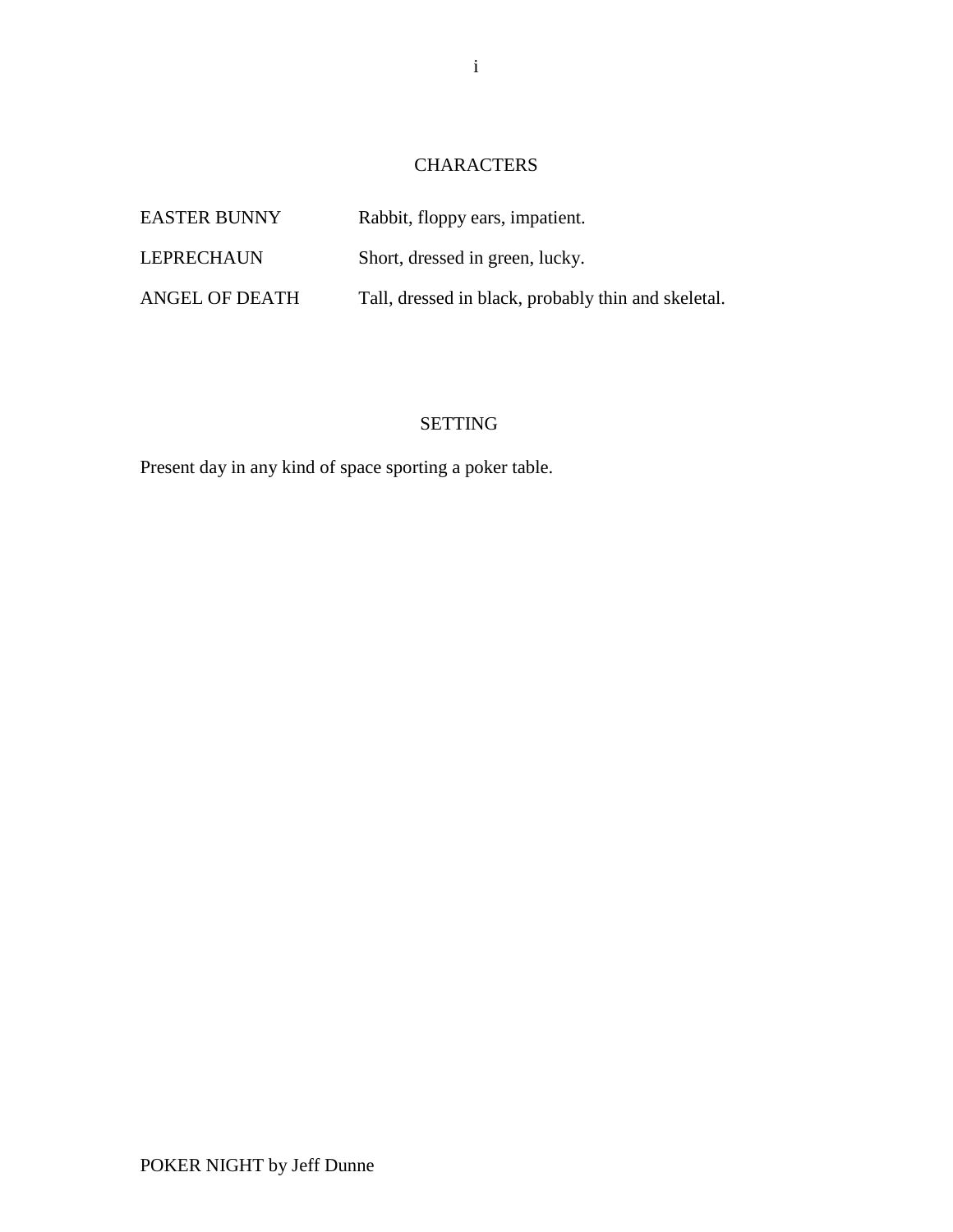#### **SCENE**

*(It's poker night in some strange corner of the universe where humans aren't permitted. Around a table sit the Easter Bunny, a leprechaun, an empty seat that is being reserved for Elijah, and the Angel of Death.)*

#### EASTER BUNNY

In for twenty.

## LEPRECHAUN

See.

*(They all turn to stare at the empty chair.)*

#### EASTER BUNNY

Come on, Elijah. You always take forever.

*(A stack of chips slides forward. The Easter Bunny examines it.)*

He calls.

#### LEPRECHAUN

That brings it to you, Azrael. What's it going to be?

ANGEL OF DEATH

Fold.

#### EASTER BUNNY

You always fold!

ANGEL OF DEATH

Until I don't.

*(Heavy silence.)*

#### EASTER BUNNY

Right.

#### LEPRECHAUN

You should be glad he folded. Honestly, when the Angel of Death stays in, you know he's got a winning hand.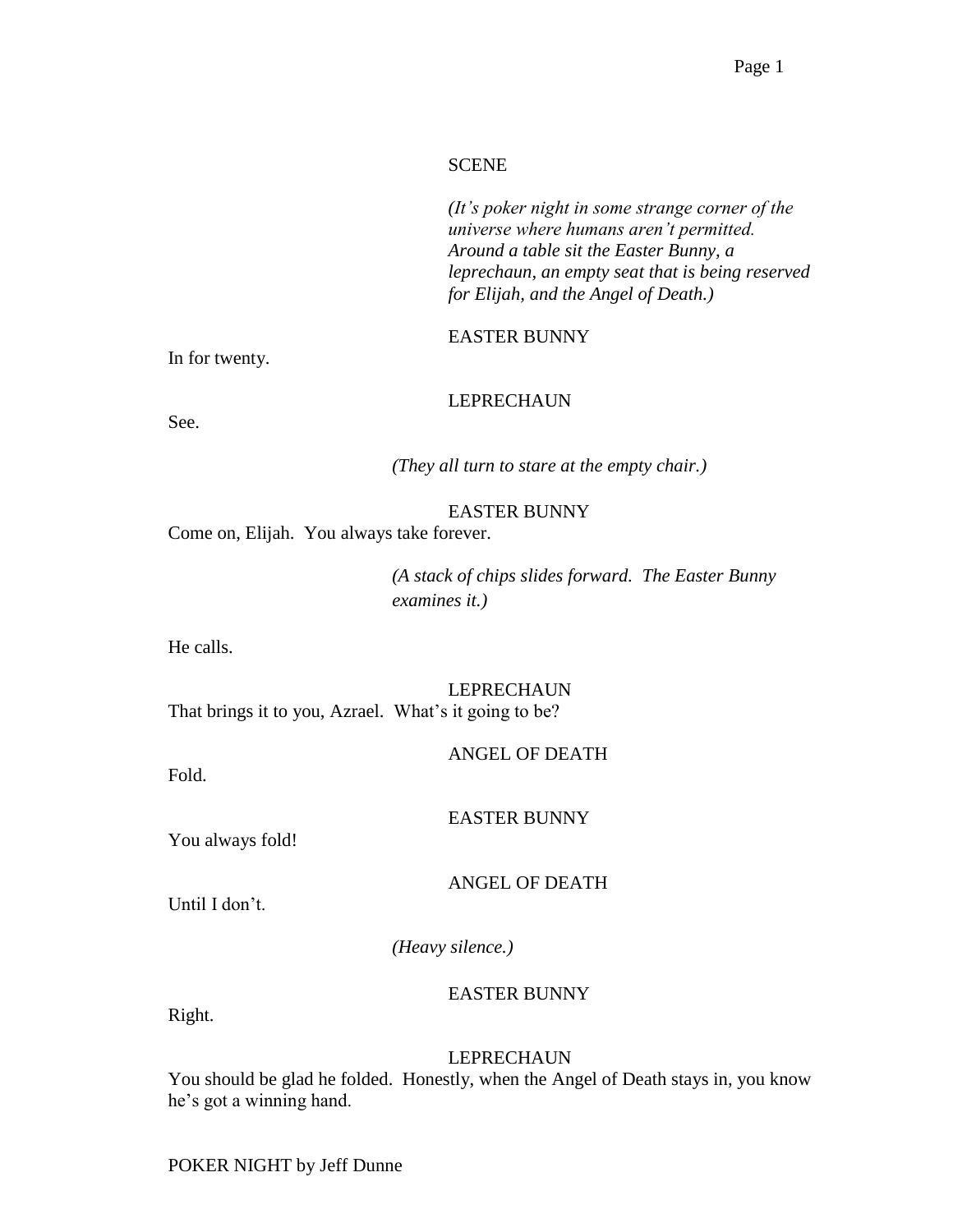#### ANGEL OF DEATH

LEPRECHAUN

I always have a winning hand.

Then why'd you fold?

It's not time to play it yet.

EASTER BUNNY

ANGEL OF DEATH

Enough talk. Deal.

*(The Angel of Death deals cards out.)*

# ANGEL OF DEATH

Three of spades. Eight of spades. Jack of spades.

*(They all turn to stare at the empty seat.)*

## EASTER BUNNY

Elijah, you lead. Elijah? I swear, I don't know why we even invite him to play. Half the time he's not paying attention. Elijah!!

*(There's a knock on the table.)*

Finally. (*Knocks his paw on the table.*) I check.

# LEPRECHAUN

Check.

ANGEL OF DEATH

Queen of spades, four of spades, nine of spades.

LEPRECHAUN

Did you even shuffle the cards?

ANGEL OF DEATH

Of course I shuffled them.

EASTER BUNNY

Not very well.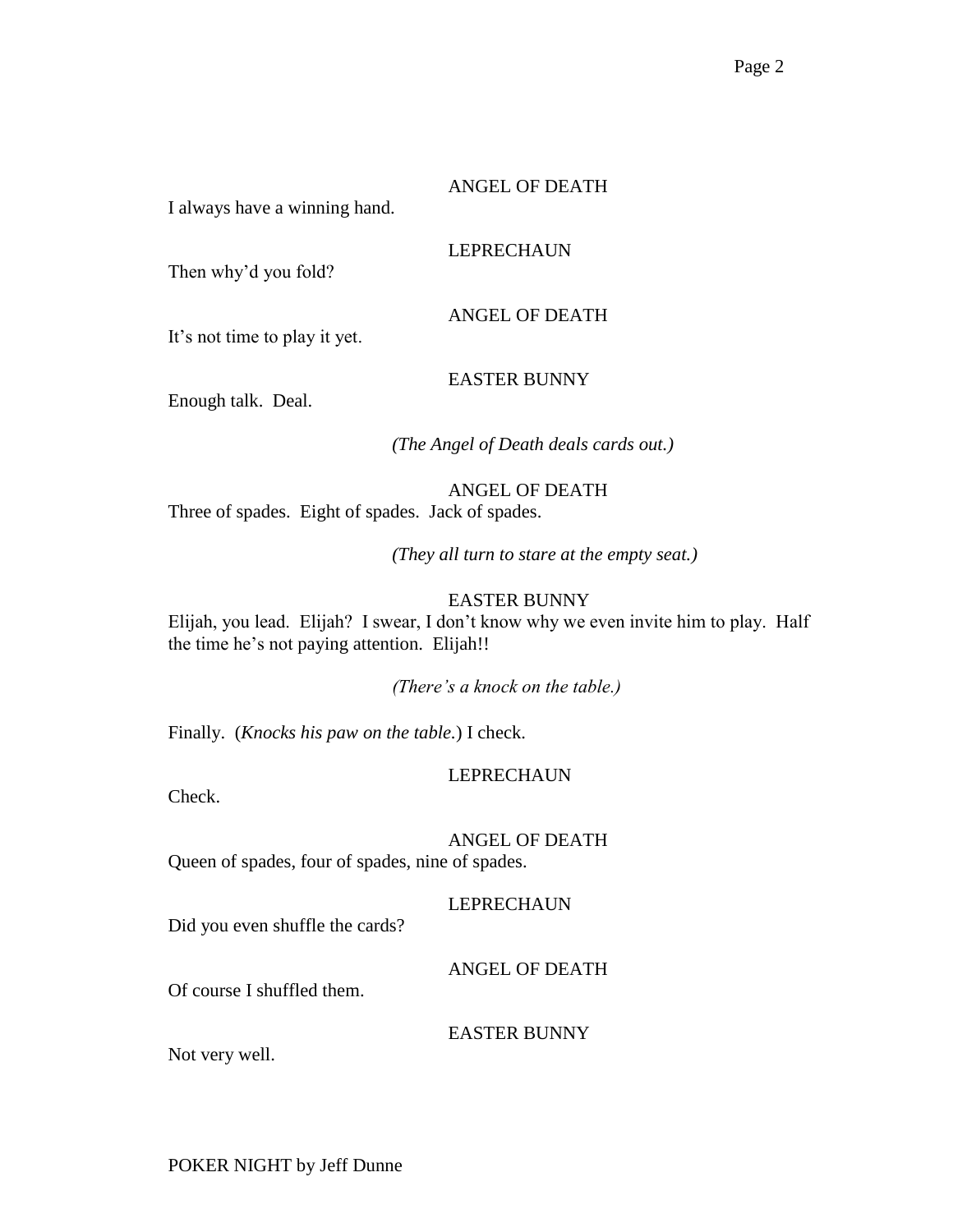## ANGEL OF DEATH

I only deal in spades.

# LEPRECHAUN

Let me see that deck.

ANGEL OF DEATH

Get your hands off.

EASTER BUNNY

Queen of spades leads. I bet another twenty.

# LEPRECHAUN

Call.

*(Again, they stare at the empty chair.)*

# EASTER BUNNY

Passover's done, Elijah. Just pay attention here for once.

# LEPRECHAUN

I really hate this time of year. All the pressure, you know?

# EASTER BUNNY

Tell me about it. You know how many kids think it's funny to point at me and say "You lay eggs!"? They're brats, every single one.

# LEPRECHAUN

Oh, lighten up, hoppy. They're just little kids.

EASTER BUNNY

Easy for you to say. No one pulls on your ears and—

# LEPRECHAUN

Oh, you want to trade, do you? You think you could handle being a leprechaun for more than about two minutes? Catch the midget! Steal his gold! Let's have *another* drink! Think again, long ears.

*(A stack of chips slides into the middle.)*

Finally.

# ANGEL OF DEATH

Ten of spades. Eight of spades. King of Spades. The pair of eight of spades leads.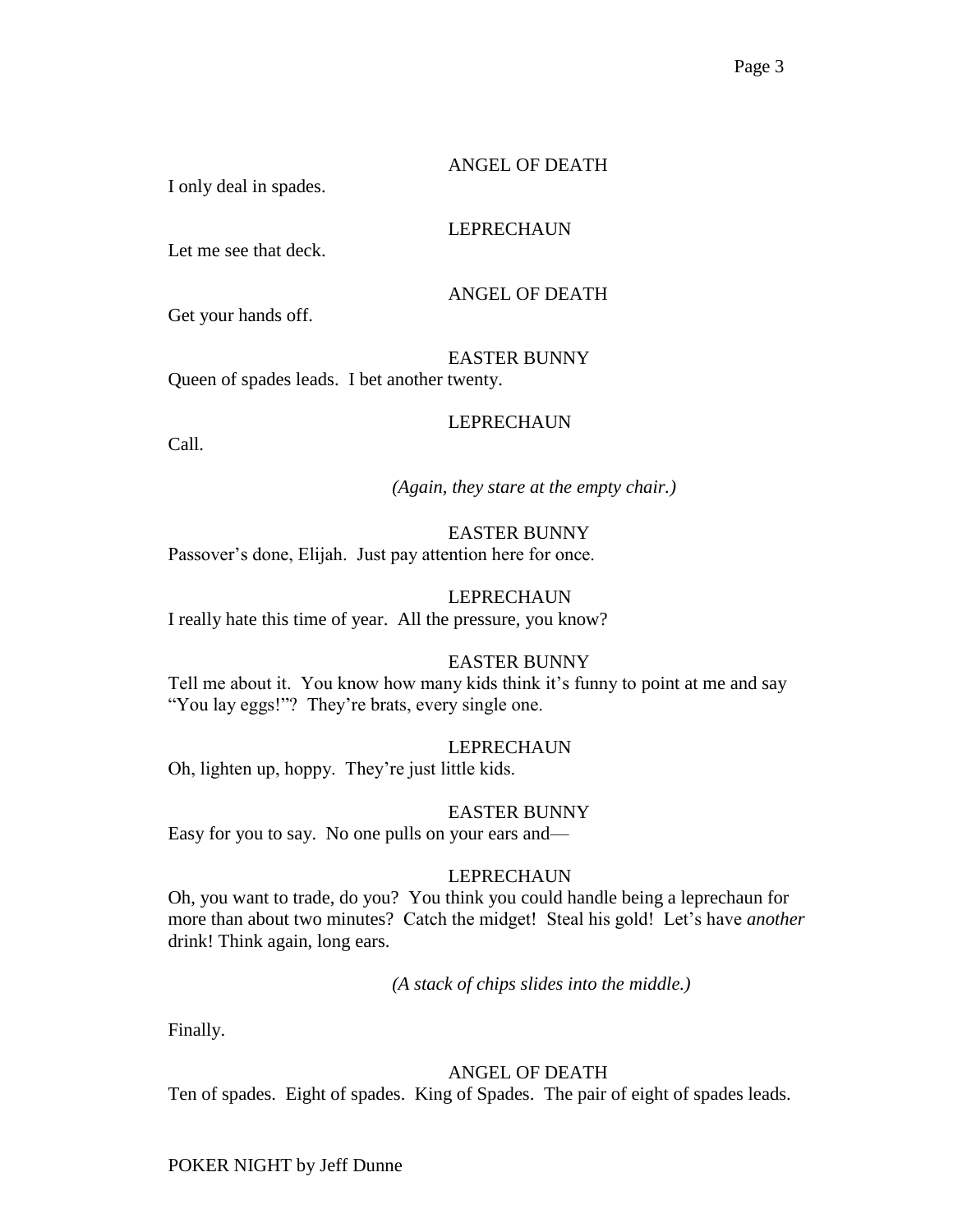#### LEPRECHAUN

In for forty.

# EASTER BUNNY

Wait a minute, wait a minute. How do you have a pair of eight of spades?

#### ANGEL OF DEATH

I only deal in spades.

*(Beat.)*

#### EASTER BUNNY

Whatever.

#### **LEPRECHAUN**

Check.

*(There's a knock.)*

#### EASTER BUNNY

Fine, I'll check too.

Ace of spades—

# ANGEL OF DEATH

*(Suddenly the Easter Bunny grabs for its neck, gasps, and falls over dead.)*

Oops. That wasn't supposed to happen.

*(The Angel of Death goes over to the Easter Bunny to see what happened. A moment later the Easter Bunny jumps up and shouts…)*

EASTER BUNNY

Boo!

ANGEL OF DEATH

Not funny.

EASTER BUNNY

Oh, come on. It was funny.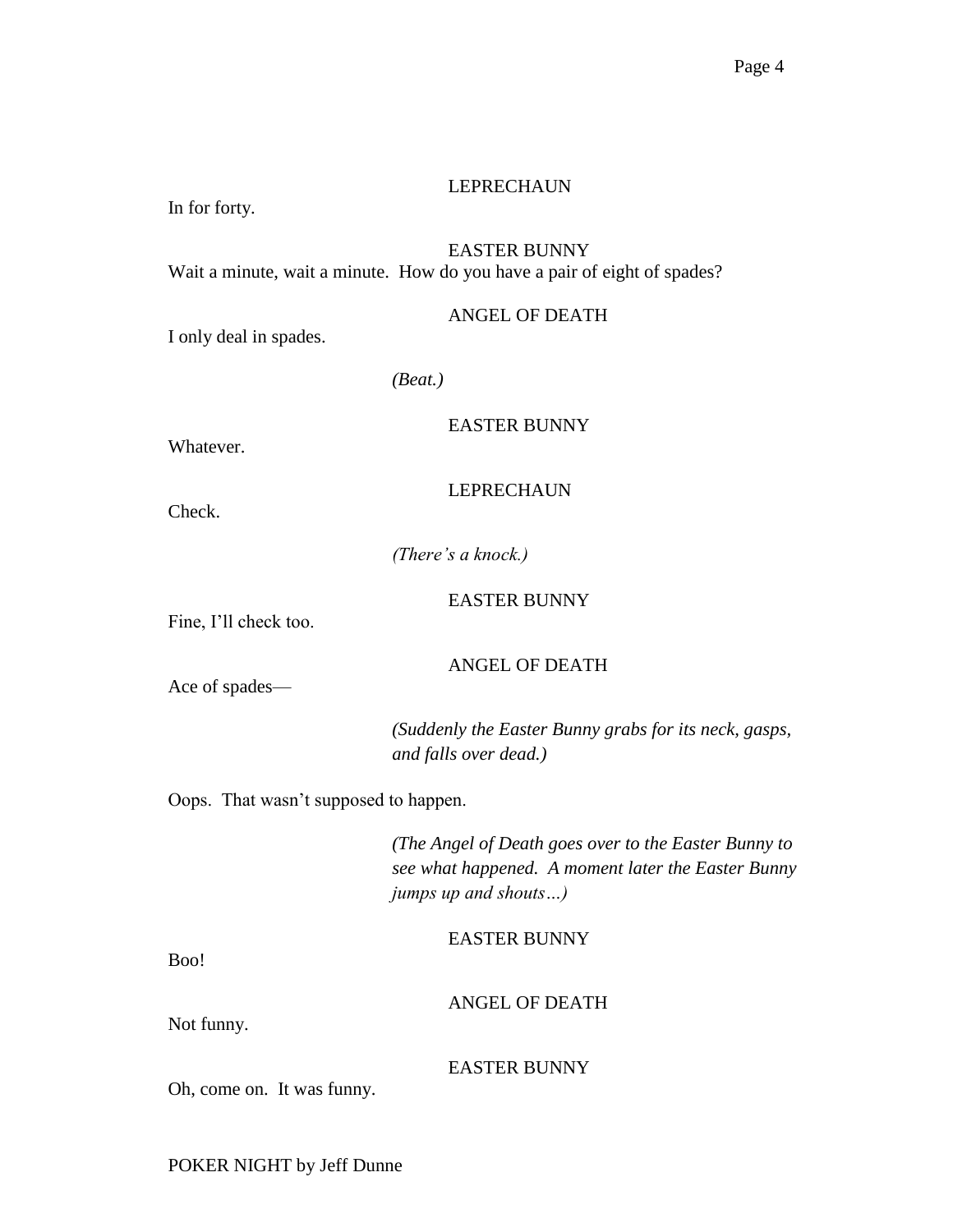## ANGEL OF DEATH

Not funny.

## LEPRECHAUN

It was a little funny.

*(They all turn to look at the empty chair. No response.)*

EASTER BUNNY

Ahh, what does he know? It was funny.

LEPRECHAUN Look, as long as we're stopped, can I ask you something, Azreal?

ANGEL OF DEATH

I suppose.

LEPRECHAUN

Did you really kill all those firstborn?

ANGEL OF DEATH

Yes.

# LEPRECHAUN

Why?

ANGEL OF DEATH Because they thought it would be funny to jump out at me and shout 'boo'.

*(They all turn to stare at the Easter Bunny.)*

EASTER BUNNY Hey, it was his idea (pointing at the empty chair).

ANGEL OF DEATH

Right.

LEPRECHAUN No, I'm serious. Did you really kill all of them?

ANGEL OF DEATH

Yes.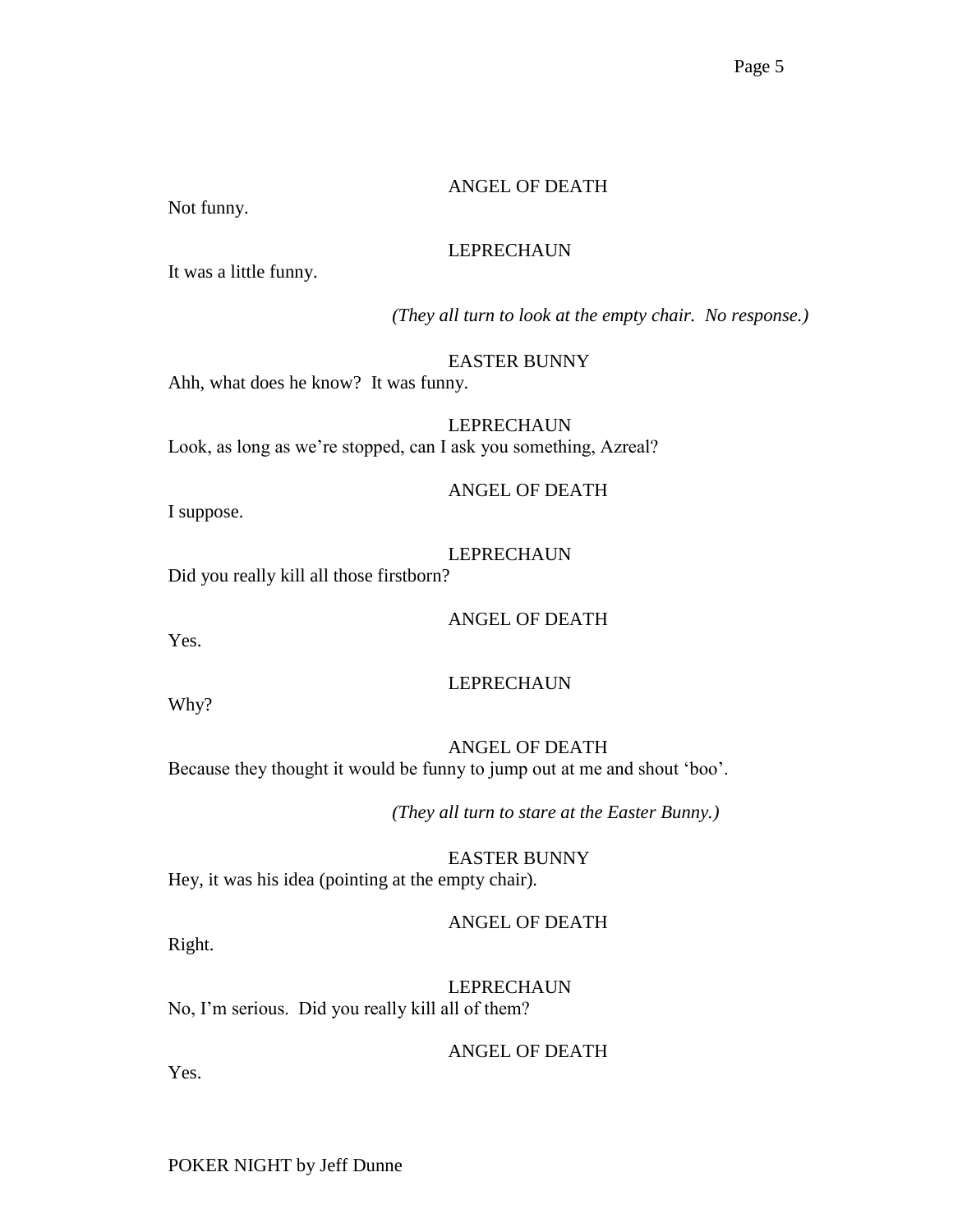## LEPRECHAUN

Why?

#### EASTER BUNNY

Hey, hey, hey. I don't want to hear this kind of stuff. I'm a herbivore. We don't talk about that kind of thing.

#### LEPRECHAUN

Herbivore my ass. I saw you yesterday, chowing down on a cheeseburger from Fat Eddie's.

#### EASTER BUNNY

You saw that?

#### LEPRECHAUN

You bet your fluffy ass I did.

#### EASTER BUNNY

Look, sometimes you just have to let loose. Besides, it was an Impossible Burger. It might as well be grass.

#### LEPRECHAUN

Uh huh.

#### EASTER BUNNY

Just finish dealing.

ANGEL OF DEATH

Another jack of spades, and for the prophet we have…

#### LEPRECHAUN

But seriously, why?

ANGEL OF DEATH

Oh. Look at that. The Magician.

EASTER BUNNY How the hell did a tarot card get in the deck?

ANGEL OF DEATH

Oops.

LEPRECHAUN

*Why*?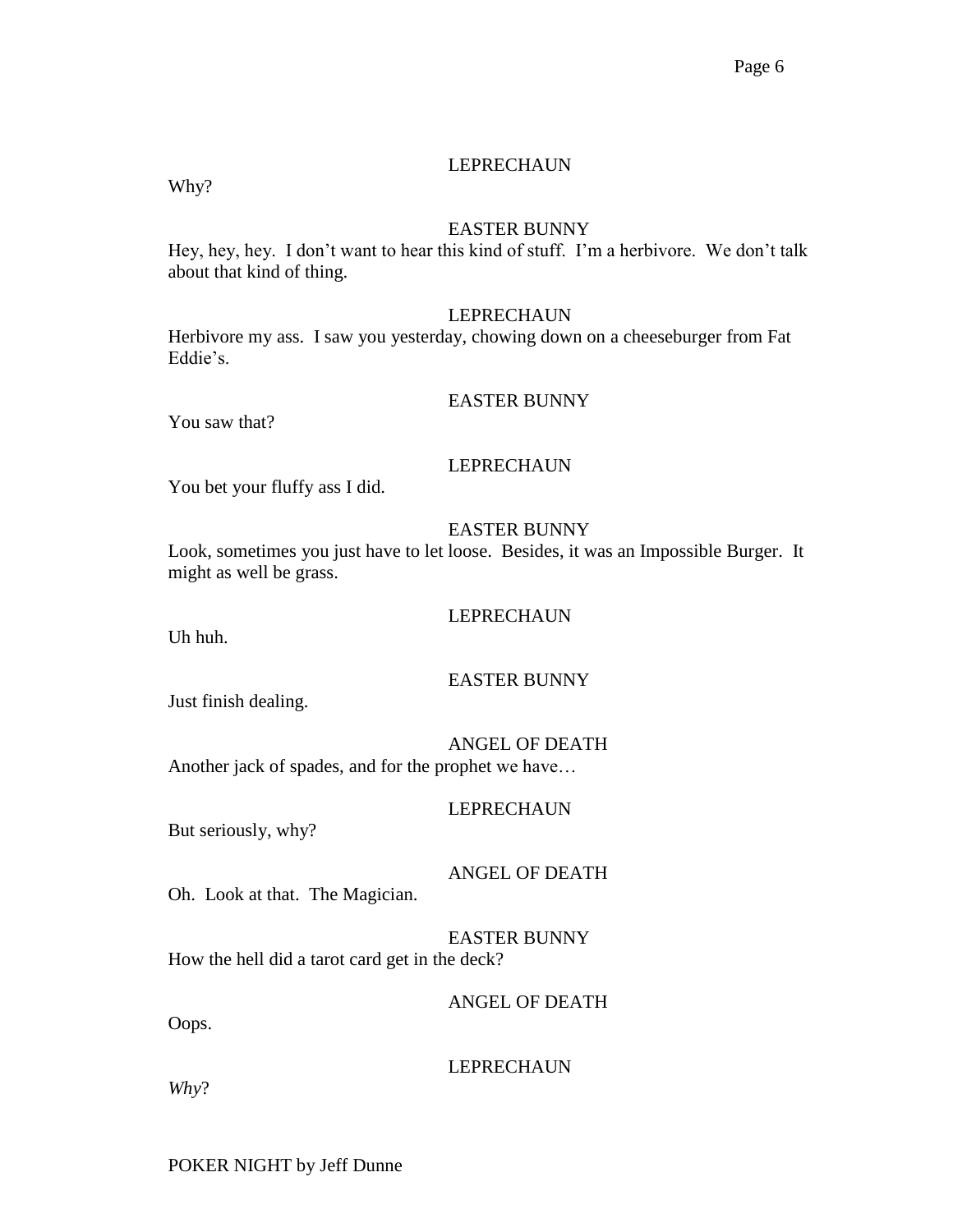EASTER BUNNY This is poker, not religion class. Go read the bible.

#### ANGEL OF DEATH

Torah.

#### EASTER BUNNY Whatever. What kind of hand is a jack, nine, king, and magician?

#### LEPRECHAUN

What does it matter? Your hand's crap anyway.

#### EASTER BUNNY

I could have a flush.

# LEPRECHAUN

There are only spades in the deck…

#### ANGEL OF DEATH

And a magician.

## LEPRECHAUN

So I don't think a flush counts for much. I've got a flush and a pair showing. (*Turning to the Angel of Death.*) Look, I'm a leprechaun. I don't do Jewish. Why kill all the firstborn?

#### ANGEL OF DEATH

Because they didn't listen to the first eight plagues.

#### EASTER BUNNY

There were ten plagues total.

#### ANGEL OF DEATH

Actually no. Nine. The locusts was just coincidence. They happened every seven years, but you know how people get distracted in a commotion. And then things get blown out of proportion.

#### LEPRECHAUN

Wait, wait, wait. There were nine plagues?

#### ANGEL OF DEATH

Right. In a nutshell, the government was just fucking around, and not doing what was best for the people.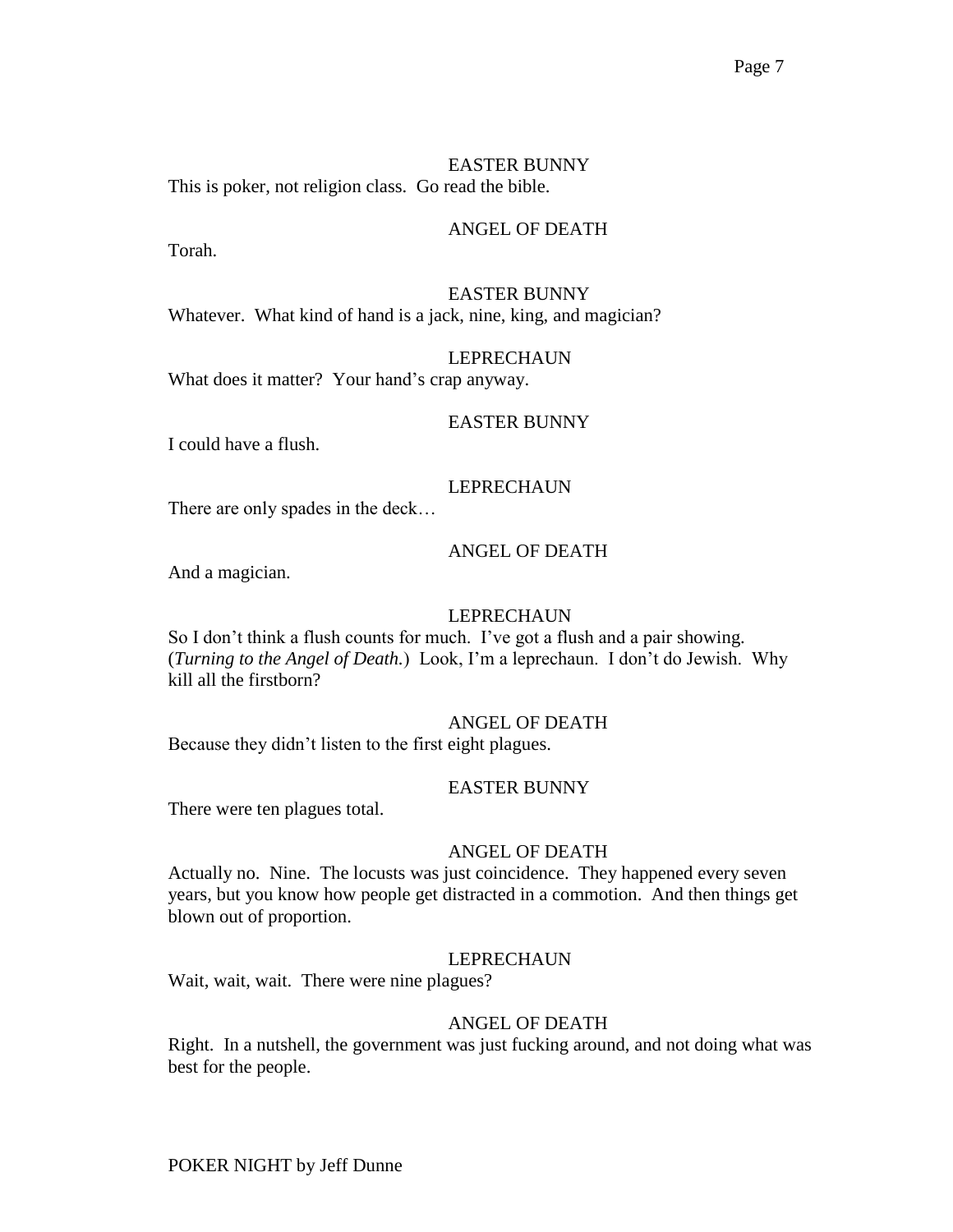#### EASTER BUNNY

Is the Magician like a wildcard?

ANGEL OF DEATH So we sent a warning to tell them to get their act together.

EASTER BUNNY Because Elijah could be holding a straight.

LEPRECHAUN A warning? You mean like global warming or something?

# ANGEL OF DEATH

Something like that.

## LEPRECHAUN

So what happened?

EASTER BUNNY Seriously, I don't know how to bet against a tarot card.

ANGEL OF DEATH The rulers just kept ignoring the warnings and acting selfishly.

#### LEPRECHAUN

Even after a bunch of plagues?

#### ANGEL OF DEATH

Right.

#### EASTER BUNNY

I check.

LEPRECHAUN It's not your bet. I've got a pair of eight of spades.

EASTER BUNNY

So then bet already!

## LEPRECHAUN

I check. So what happened?

ANGEL OF DEATH

The plagues kept getting worse.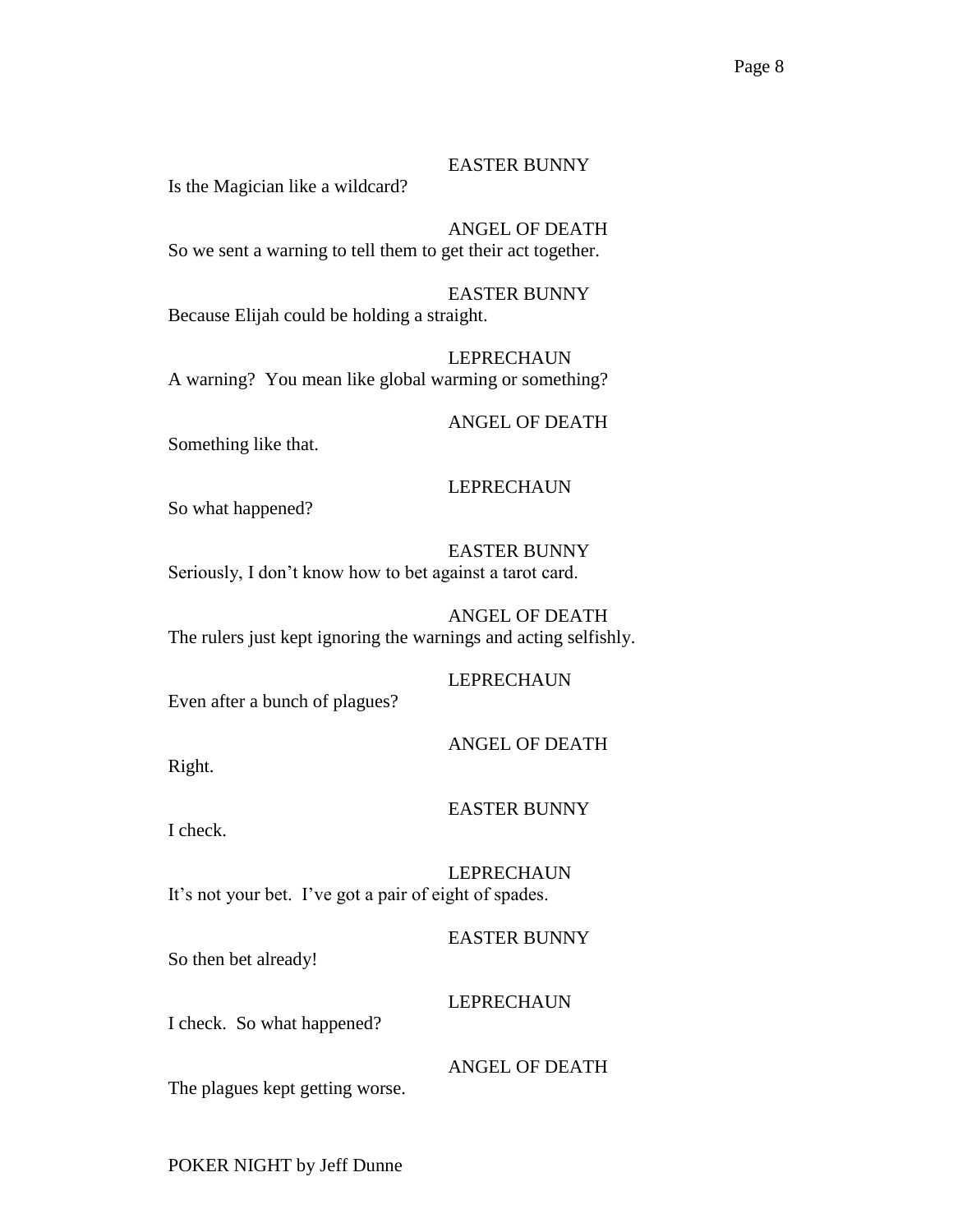#### EASTER BUNNY

Elijah! You're up.

# ANGEL OF DEATH

Eventually the rulers came to figure out that we're all part of the same system.

Elijah!

# EASTER BUNNY

ANGEL OF DEATH And isolating yourself in a palace doesn't help if the rest of the world turns to shit.

*(There's a knock on the table.)*

#### LEPRECHAUN

He checks.

## EASTER BUNNY

I check.

#### LEPRECHAUN

Well thank goodness that's in the past.

ANGEL OF DEATH

Right.

EASTER BUNNY We all called. Show your cards, shorty.

#### LEPRECHAUN

Three eights of spades.

EASTER BUNNY

You lucky son of a… How do you always…

*(Leprechaun smiles an "it's me" smile, or otherwise makes a gesture of appreciation to his own luck.)*

What does Elijah have?

*(Leprechaun peaks at Elijah's hold card.)*

#### LEPRECHAUN

Huh.